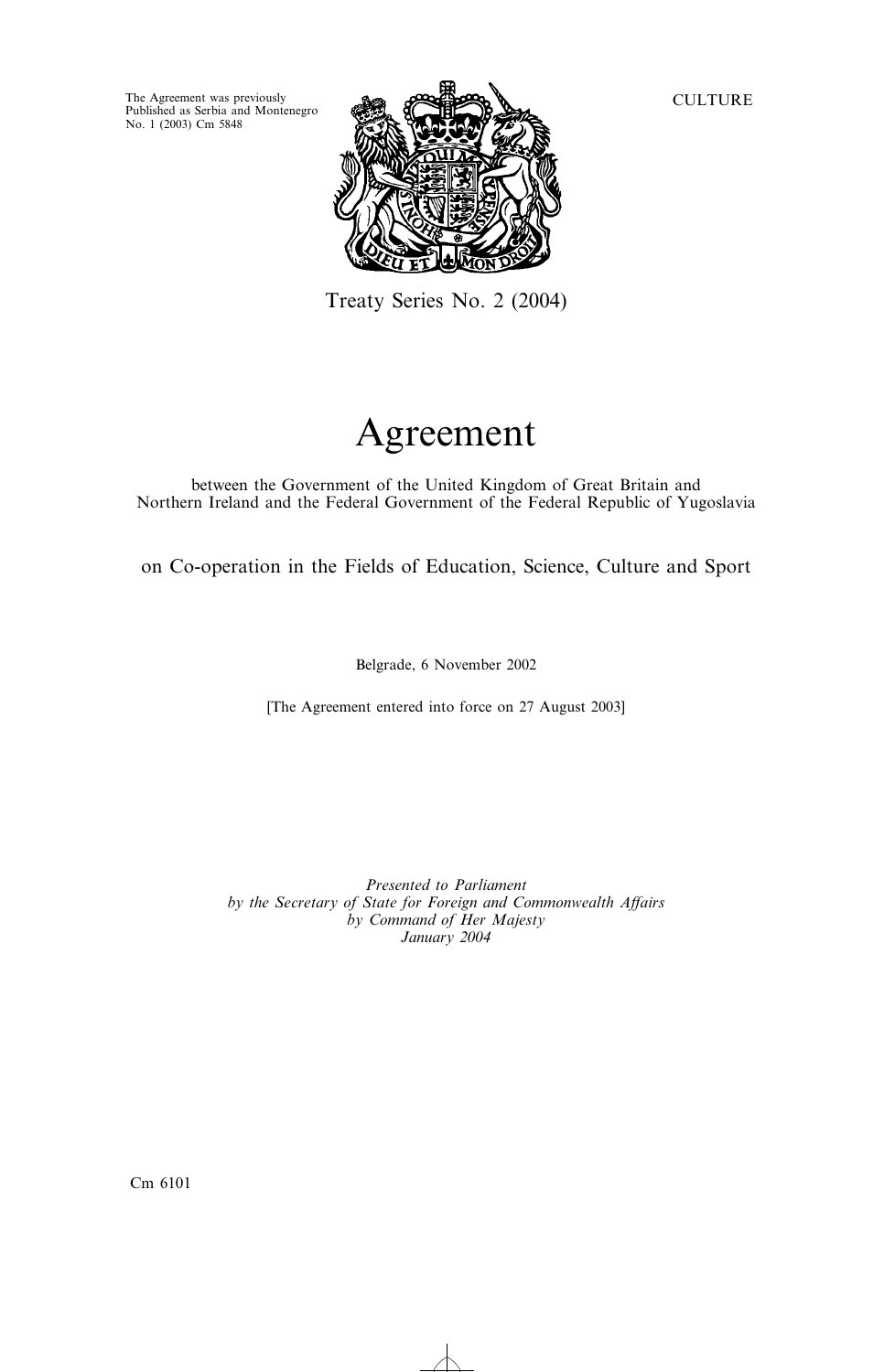## $©$  Crown Copyright 2004

The text in this document (excluding the Royal Arms and departmental logos) may be reproduced free of charge in any format or medium providing it is reproduced accurately and not used in a misleading context. The material must be acknowledged as Crown copyright and the title of the document specified.

Any enquiries relating to the copyright in this document should be addressed to The Licensing Division, HMSO, St Clements House, 2–16 Colegate, Norwich NR3 1BQ. Fax: 01603 723000 or e-mail: licensing@cabinet-office.x.gsi.gov.uk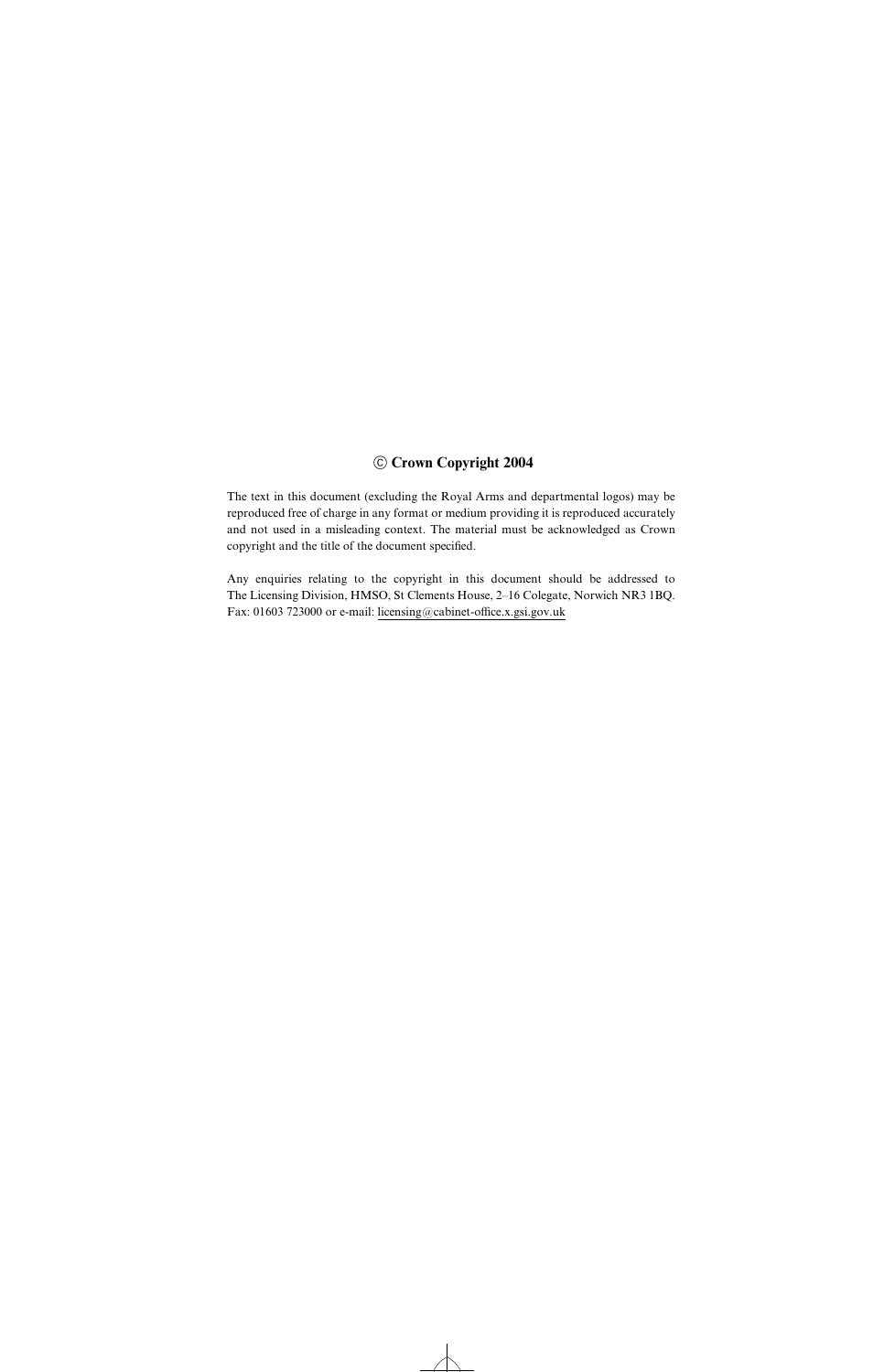# **AGREEMENT**

# **BETWEEN THE GOVERNMENT OF THE UNITED KINGDOM OF GREAT BRITAIN AND NORTHERN IRELAND AND THE FEDERAL GOVERNMENT OF THE FEDERAL REPUBLIC OF YUGOSLAVIA ON CO-OPERATION IN THE FIELDS OF EDUCATION, SCIENCE, CULTURE AND SPORT**

The Government of the United Kingdom of Great Britain and Northern Ireland and the Federal Government of the Federal Republic of Yugoslavia (hereinafter referred to as "the Contracting Parties");

Desiring to strengthen and develop the friendly relations between the two countries and their peoples;

Being convinced that exchanges and co-operation in the fields of education, science, culture and sport as well as in other fields contribute to a better mutual knowledge and understanding between the peoples of the two countries;

Have agreed as follows:

# ARTICLE 1

The Contracting Parties shall encourage the development of relations between their two countries in the field of education by:

- (a) encouraging and facilitating direct co-operation, contacts and exchanges between people, institutions and organisations concerned with education;
- (b) encouraging and facilitating the study of and instruction in the languages and literature of the other Contracting Party;
- (c) encouraging and facilitating co-operation and exchanges in teaching methods and materials, curriculum development and examinations;
- (d) providing scholarships and bursaries for post-graduate and specialist studies and promoting other means to facilitate study and research.

# ARTICLE 2

The Contracting Parties shall encourage and facilitate the development of exchanges and research on problems of mutual interest in the fields of science and technology, including direct co-operation between scientific and research institutions in the two countries.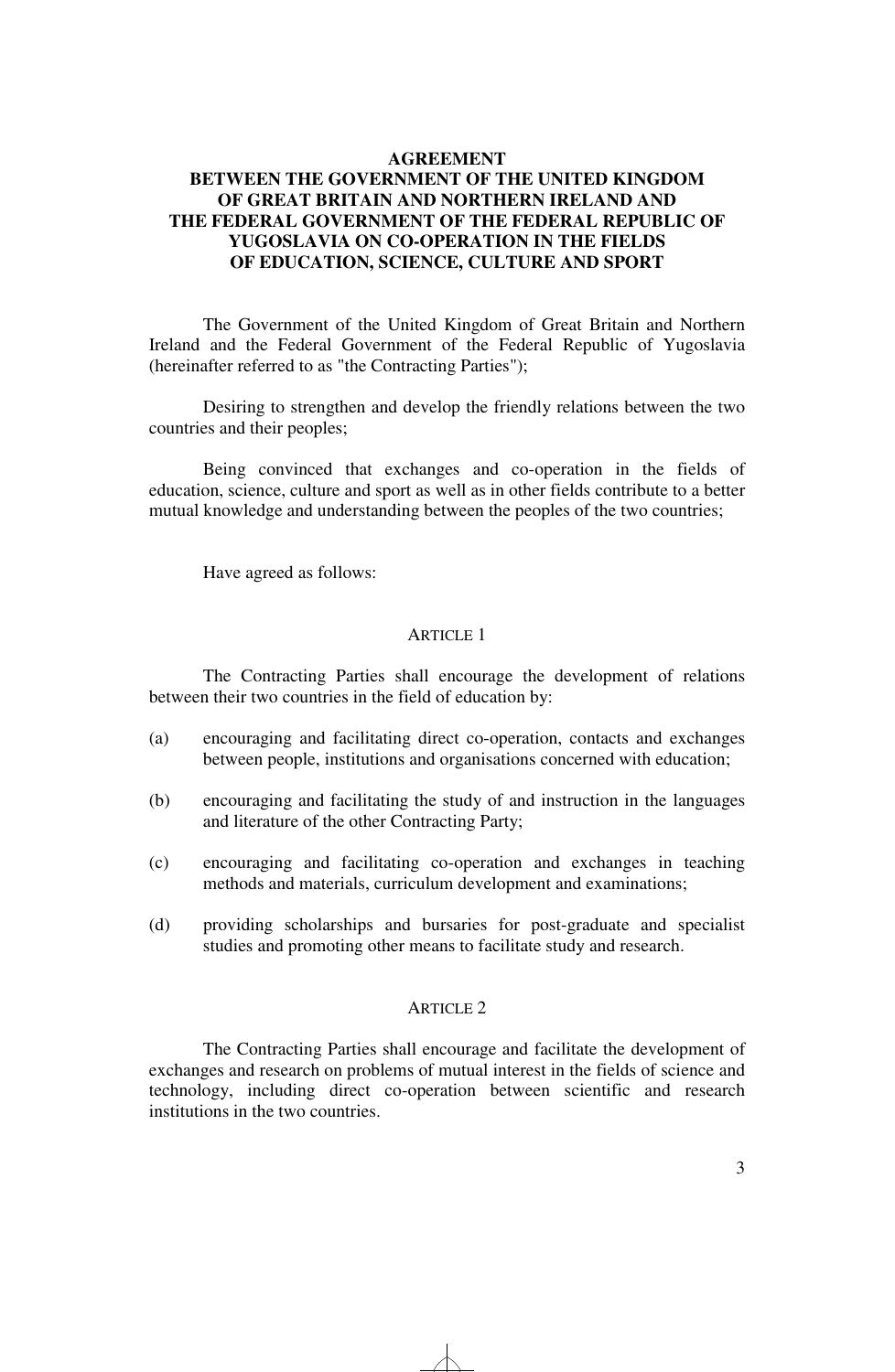#### ARTICLE 3

The Contracting Parties shall encourage and facilitate direct contacts in the fields of literature, the visual arts, the performing arts, film, television and radio, architecture, museums and galleries, libraries and archives and in other cultural areas.

# ARTICLE 4

- (1) Each Contracting Party shall encourage the establishment in its territory of cultural and information centres of the other Contracting Party to organise and carry out activities in pursuit of the purposes of this Agreement, and shall grant every facility within the limits of its legislation and capabilities to assist such centres. The expression "cultural and information centres" shall include schools, language teaching institutions, libraries, resource centres and other institutions dedicated to the purposes of the present Agreement.
- (2) The establishment and work of cultural and information centres will be regulated by a separate agreement between the Contracting Parties.

### ARTICLE 5

The Contracting Parties shall encourage direct co-operation between press and publishing organisations in the two countries.

#### ARTICLE 6

The Contracting Parties shall facilitate the exchange of information about measures to protect the national heritage.

#### ARTICLE 7

The Contracting Parties shall encourage measures for the protection of intellectual property rights.

## ARTICLE 8

The Contracting Parties shall encourage contacts between young people and direct co-operation between youth organisations of the two countries.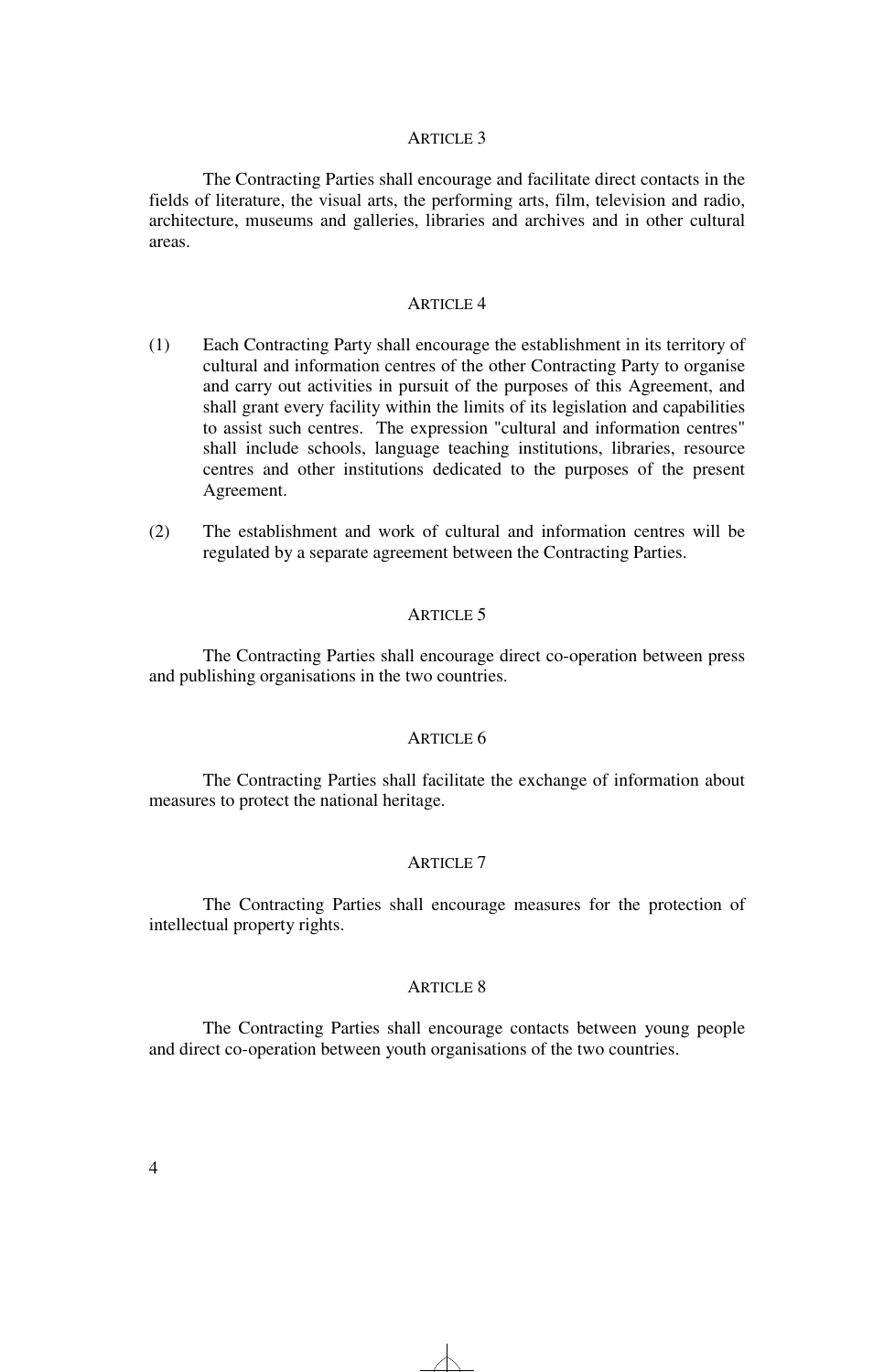#### ARTICLE 9

The Contracting Parties shall encourage co-operation between sporting organisations and participation in sporting events in each other's countries.

## ARTICLE 10

The Contracting Parties shall facilitate in appropriate ways attendance at seminars, festivals, competitions, exhibitions, conferences, symposia and meetings in fields covered by this Agreement and held in either country.

# ARTICLE 11

The Contracting Parties shall encourage direct co-operation and exchanges between non-governmental organisations in all fields covered by this Agreement.

## ARTICLE 12

All activities covered by this Agreement shall comply with the laws and regulations in force in the State of the Contracting Party in which they take place.

#### ARTICLE 13

The British Council shall act as principal agent of the Government of the United Kingdom of Great Britain and Northern Ireland in the implementation of this Agreement.

## ARTICLE 14

- (1) This Agreement shall enter into force on the day of receipt of the later of the notes by which the Contracting Parties shall inform each other that the conditions required by the national legislation of the Contracting Parties for its entry into force have been fulfilled.
- (2) This Agreement shall remain in force for a period of five years and thereafter shall remain in force until the expiry of six months from the date on which either Contracting Party shall have given written notice of termination to the other through the diplomatic channel.
- (3) In the case of non renewal of this Agreement, the implementation of any projects or activity started during its period of validity shall not be affected, unless either Contracting Party shall inform the other to the contrary by way of a Diplomatic Note.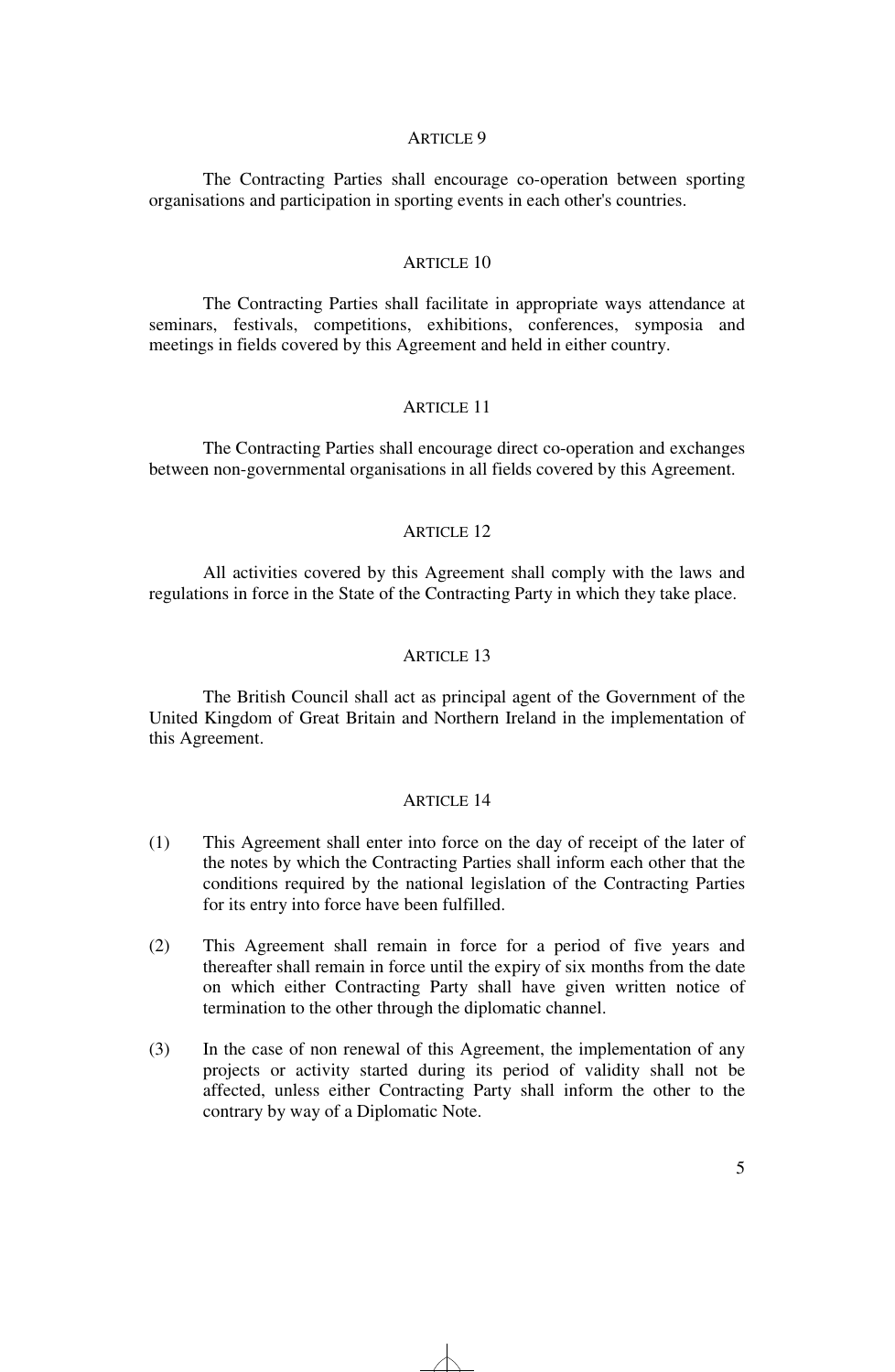(4) On the date of entry into force of this Agreement, the Convention on Cultural Cooperation between the Government of the Socialist Federal Republic of Yugoslavia and the Government of the United Kingdom of Great Britain and Northern Ireland, signed at Belgrade on 27 January  $1966<sup>1</sup>$ , shall be terminated.

In witness whereof the undersigned, being duly authorised thereto by their respective Governments, have signed this Agreement.

Done in duplicate at Belgrade this 6th day of November 2002 in the English and Serbian languages, both texts being equally authoritative.

For the Government of the Forthe Federal Government United Kingdom of Great Britain of the Federal Republic of and Northern Ireland: Yugoslavia:

# **JACK STRAW GORAN SVILANOVIC**

 1 Treaty Series No.41 (1966) Cmnd 3048